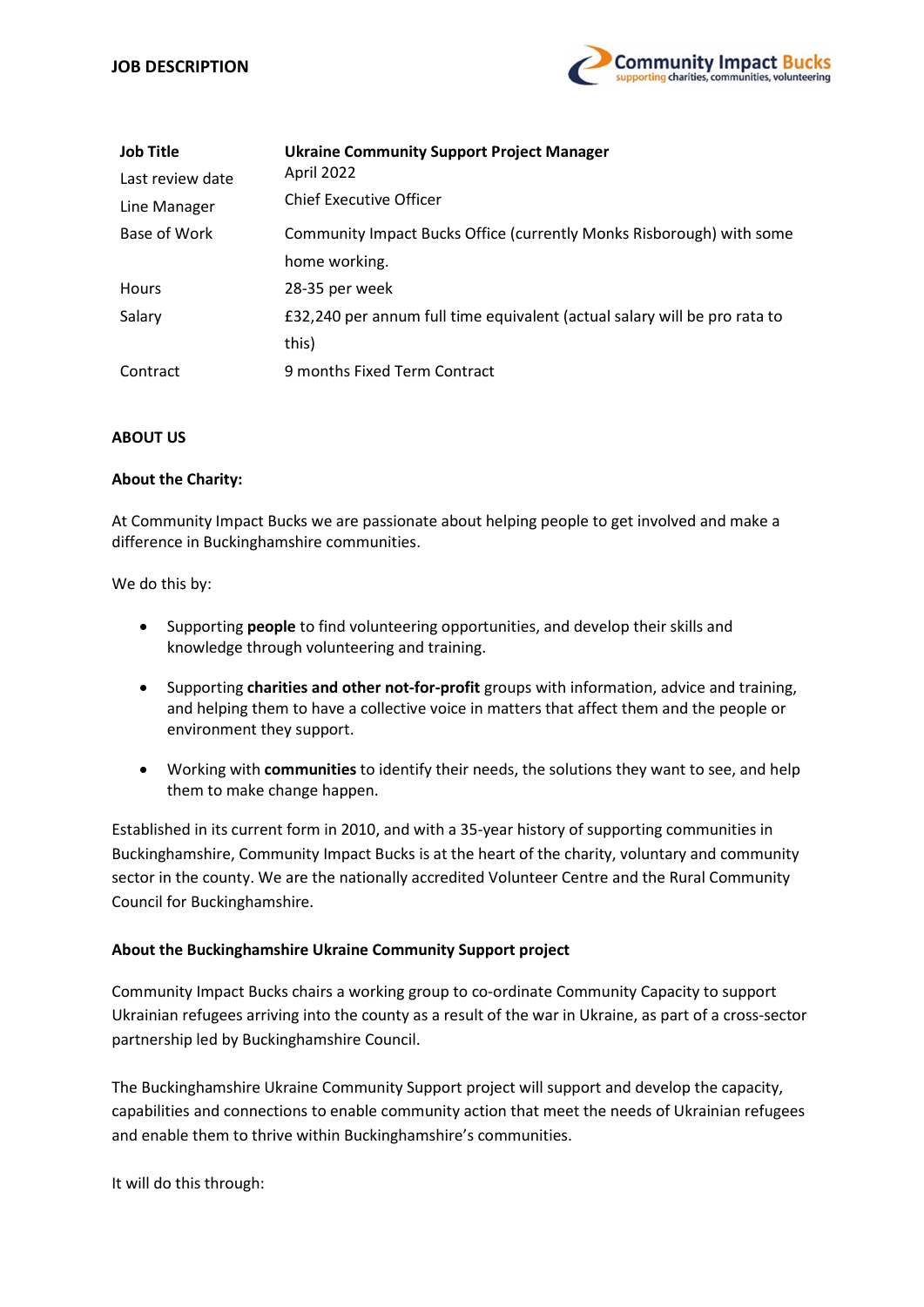

- Networking & support for charities, voluntary & community groups and social enterprises working to support Ukrainian refugees
- Information sharing through channels including social media, email newsletter and events
- Needs analysis, gap analysis, and facilitating solutions
- Enabling and empowering communities, and in particular Ukrainian residents, to develop and provide safe and high quality community activities to meet needs.

This project is funded by Buckinghamshire Council.

# Project model

| <b>Community group</b><br>support                                                                                                                                                                                                                        | <b>Co-ordination and</b><br>provider support                                                                                                                                                                         | <b>Hosts support</b>                                                                                                                                                                                                                        | <b>Refugees support</b>                                                                                                                                                                                                                                                   |
|----------------------------------------------------------------------------------------------------------------------------------------------------------------------------------------------------------------------------------------------------------|----------------------------------------------------------------------------------------------------------------------------------------------------------------------------------------------------------------------|---------------------------------------------------------------------------------------------------------------------------------------------------------------------------------------------------------------------------------------------|---------------------------------------------------------------------------------------------------------------------------------------------------------------------------------------------------------------------------------------------------------------------------|
| Facilitate virtual<br>peer support<br>network for<br>community<br>groups<br>Resource &<br>information-<br>sharing $-$ email,<br>social media &<br>events<br>Understanding<br>needs, facilitating<br>solutions<br><b>Representation &amp;</b><br>advocacy | County-wide co-<br>$\bullet$<br>ordination and<br>brokerage of<br>support activities<br>Knowledge<br>management<br>Needs and gap<br>analysis<br>Joining up,<br>$\bullet$<br>enabling & co-<br>producing<br>solutions | Joining up with<br>$\bullet$<br>existing local host<br>networks and key<br>support provision<br>in the county (in<br>particular<br>Connection<br><b>Support Host</b><br>Service)<br>Support to<br>$\bullet$<br>develop new host<br>networks | Providing bank of<br>$\bullet$<br>volunteer<br>interpreters<br>Developing other<br>$\bullet$<br>centrally-<br>deployed<br>volunteer roles<br>based on<br>emerging needs<br>e.g. befriending<br>Enabling<br>$\bullet$<br>integration and<br>co-producing new<br>activities |

# JOB PURPOSE

Reporting into our Chief Executive Officer (CEO), this fixed term role will manage Community Impact Bucks' work coordinating and enabling community action across Buckinghamshire to support Ukrainian refugees moving to the county.

The post-holder will be responsible for delivery and coordination of a high-quality programme of support to enable community action that meet the needs of Ukrainian refugees and enables them to thrive within Buckinghamshire's communities. This includes providing:

- Networking & support for charities, voluntary & community groups and social enterprises
- Information sharing through channels including social media, email newsletter and events
- Needs analysis, gap analysis, and facilitating solutions
- Enabling and empowering communities, and in particular Ukrainian residents, to develop and provide safe and high quality community activities to meet needs.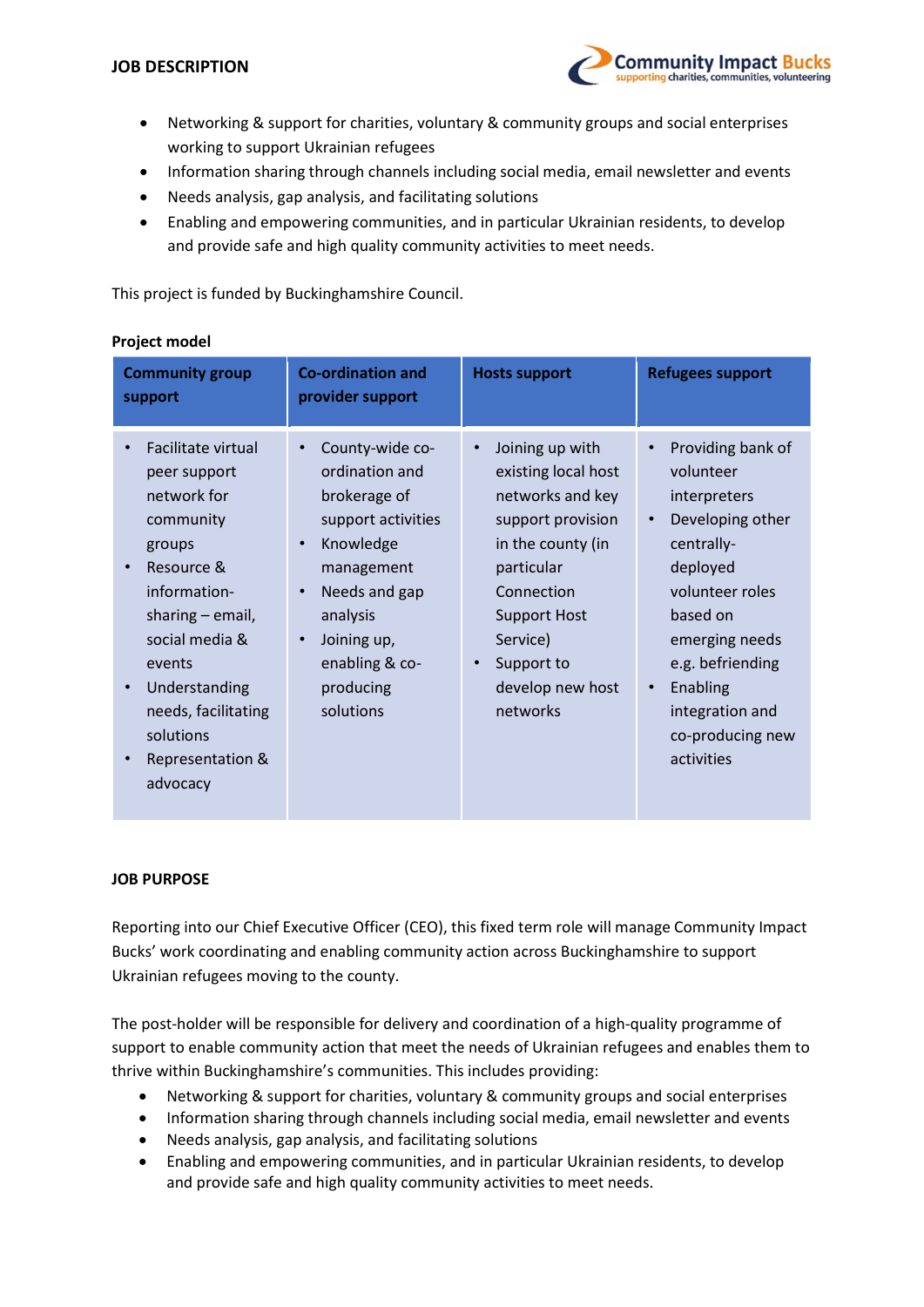

### KEY RESPONSIBILITIES & ACCOUNTABILITIES:

### Project Management

- Support the CEO in the development, delivery and evaluation of the project, ensuring it meets contractual obligations, operates within budget and achieves the desired impact.
- Supervise, develop and line manage staff, volunteers and associates in delivering the work programme.
- Where appropriate, develop and secure income sources, including charitable funds and public donations, to enhance provision.

### Relationships Management

- Develop excellent relationships with a wide range of stakeholders across the public, private and voluntary sectors.
- Bring together networks and connect local voluntary organisations with each other for collaboration, peer support and information-sharing.
- Connect strategic and statutory partners with communities, for example to deliver information workshops on issues such as housing, employment and benefits, and health services.

### VCSE & Community Development

- Broker connections to community services and activities.
- Provide 1:1 support to charities and voluntary groups, using a coaching style to support service-users to identify needs, devise solutions, and develop actionable plans.
- Support communities to establish new activities, helping them to identified needs, engage local partners, co-produce activities to meet those needs and, where necessary, support them to access funding opportunities.
- Devise/update guidance and resources for VCSE organisations and communities.

# Information management & evaluation

- Maintain and share knowledge and information of Ukraine community support activities.
- Bring together and share rich insights and from community groups and experienced VCSE providers.
- Lead and develop needs and gaps analysis to inform community support and influence policy-makers.
- Provide insight, recommendations and briefings to board meetings, events and other information sharing forums.
- Lead on day-to-day monitoring and impact evaluation for the project.

# SAFER RECRUITMENT

Community Impact Bucks is committed to safeguarding and ensuring the welfare of children and adults. This is a responsibility that is shared by all staff and volunteers.

The suitability of all prospective employees or volunteers will be assessed during the recruitment process in line with this commitment. We have safeguarding policies in place which staff/volunteers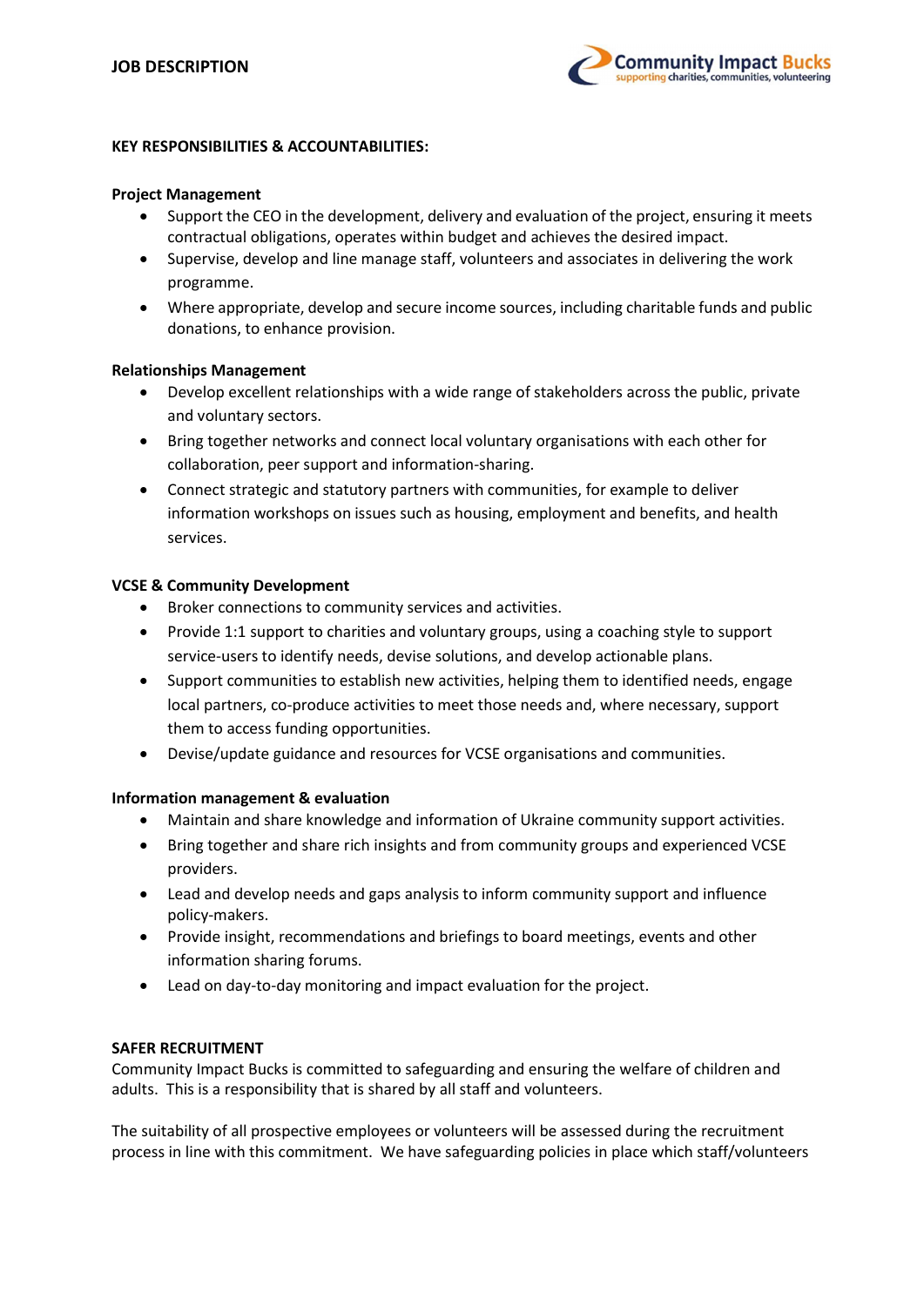

are expected to read at induction and keep up to date with any policy changes throughout their employment and/or volunteering experience. Regular training is provided.

This post may be subject to a Disclosure and Barring Service check.

# PERSON SPECIFICATION

|                                        | <b>Essential</b>                                                                                                                                                                            | <b>Desirable</b>                                                                                                    |
|----------------------------------------|---------------------------------------------------------------------------------------------------------------------------------------------------------------------------------------------|---------------------------------------------------------------------------------------------------------------------|
| About you                              | A desire to effect positive change, and a<br>genuine interest in communities and their<br>well-being and development.                                                                       |                                                                                                                     |
|                                        | An excellent communicator with experience<br>in giving presentations and writing reports<br>for a range of audiences.                                                                       |                                                                                                                     |
|                                        | A self-starter who is able to plan ahead, work<br>independently, be self-motivated and use<br>own initiative.                                                                               |                                                                                                                     |
|                                        | Have a flexible approach, willing to try new<br>things and test effectiveness.                                                                                                              |                                                                                                                     |
|                                        | A natural collaborator with a positive,<br>solution-focused approach.                                                                                                                       |                                                                                                                     |
|                                        | Able to work outside normal office hours on<br>occasion.                                                                                                                                    |                                                                                                                     |
| <b>Education and</b><br>qualifications | Evidence of ongoing professional learning<br>and development.                                                                                                                               |                                                                                                                     |
| <b>Experience</b>                      | Successfully leading projects from inception<br>to close-down, including setting realistic<br>delivery timeframes, meeting project<br>objectives, and monitoring and reporting<br>outcomes. | Working within the VCSE sector<br>in a paid or voluntary role.<br>Community development or<br>community organising. |
|                                        | Successful partnership working and<br>relationship building with key stakeholders<br>including local authorities, voluntary sector<br>and local communities.                                | Working with people from<br>marginalized/ vulnerable/<br>disadvantaged groups, in<br>particular refugees.           |
|                                        | Working with people from a variety of<br>backgrounds and a strong commitment of                                                                                                             | Providing advice and support to<br>organisations, in particular VCSE                                                |